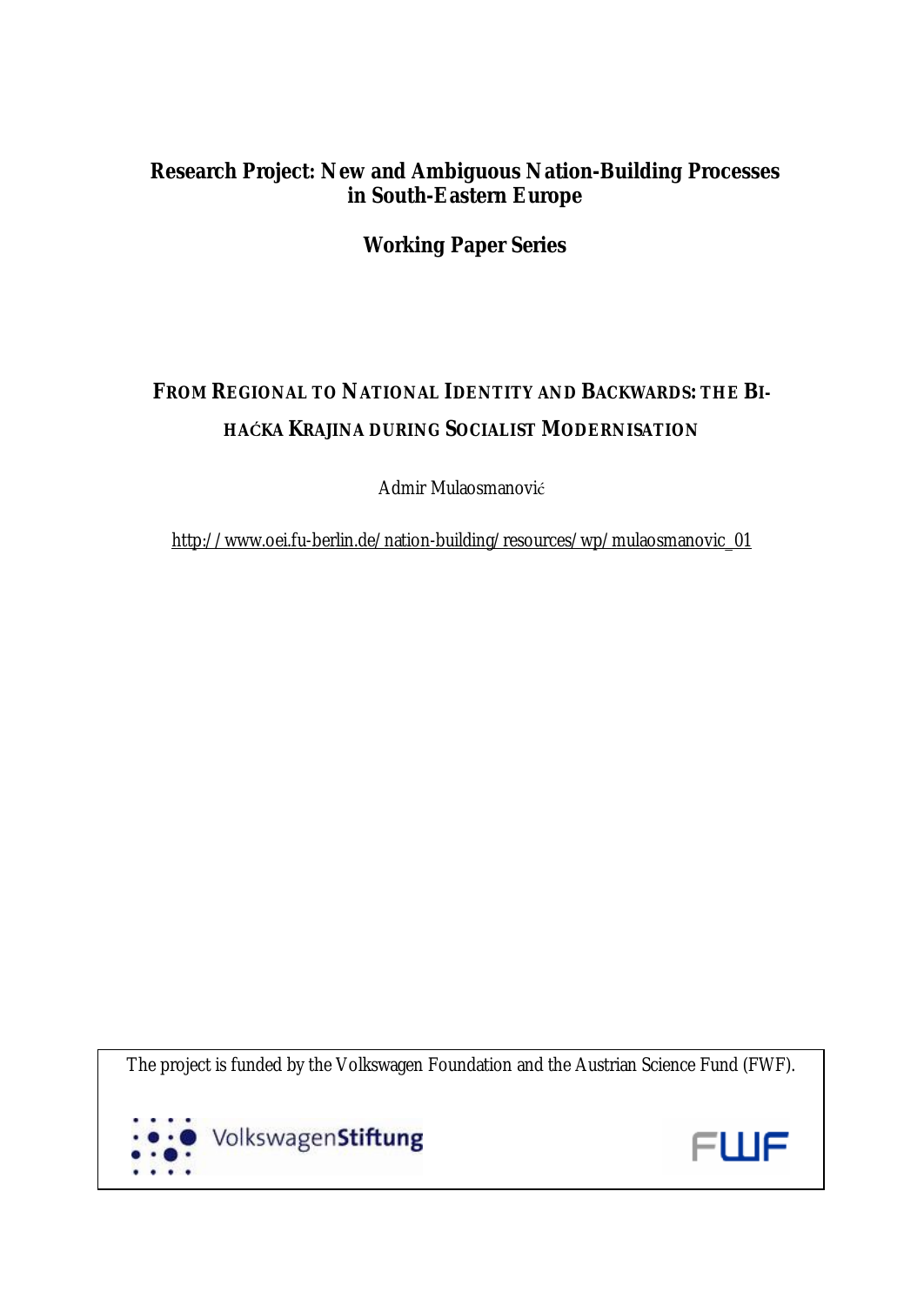# **From Regional to National Identity and Backwards: the Bihaćka Krajina during Socialist Modernisation**

Admir Mulaosmanović

### **INTRODUCTION**

 $\overline{a}$ 

In 1973 "Oslobođenje", the daily newspaper from the socialist period in Bosnia-Herzegovina, published an article describing the radical changes that had occurred in Bosnia's north-western corner, usually referred to as "Krajina"<sup>1</sup>. The article was written to mark the thirtieth anniversary of the first liberation of the town Cazin, and its surroundings, during the Second World War. The "dark" past and the socialist present are contrasted in the following way:

"In hitherto Cazin "identification", amongst the most distinct inclinations were: dawdling, partying, coffee-chatting, having several wives, etc. Passions: horse races. Vices: drinking, knife fights, blood feuds, splitting up families. Family relationships: it is a man's duty to go to war and communicate with other people, and a woman's duty to do, more or less, all the labour, like ploughing, cultivation, sowing, collection of the meagre crops, house work, looking after copious children. Economic characteristics: an area without any industry or ability for the development of industry. Motto: outlive the day! And tomorrow? Tomorrow – whatever will be. All of these indicate that the Cazin "characteristics" do not belong to only the people from Cazin. They are the characteristics of every area to which the providence and history gave an ingrate role of "bridge" between various empires, kingdoms, pashaliks or banovinas.

Today, those men are not so connected to their part of "sky and land" any more. There are 15,000 Krajišniks working outside of this region all around the country. Family life got stronger. It is not built on such shaky grounds like before, although it is not solid enough everywhere. Together with electricity in the thirty biggest villages of Cazinska Krajina came

<sup>1</sup> Bihaćka krajina is an area that comprises north-western Bosnia and Herzegovina and where Bosniak-Muslims are ethnically dominant. The area's characteristic is border. During the Ottoman Empire, this area was formed as the first line of defence from Habsburgs and Venetians. The formation of the borderers' mentality was closely related to this fact. As borderers, they used to characterised by extreme combativeness, stubbornness and loyalty to the state and faith. Also characteristic of the area were the strong migrations which were pronounced from the middle of the seventeenth century till the second half of the twentieth century. Migrations prior to 1945 were motivated by mostly religious and partly by economic reasons, while in socialist Yugoslavia the causes were predominantly economic.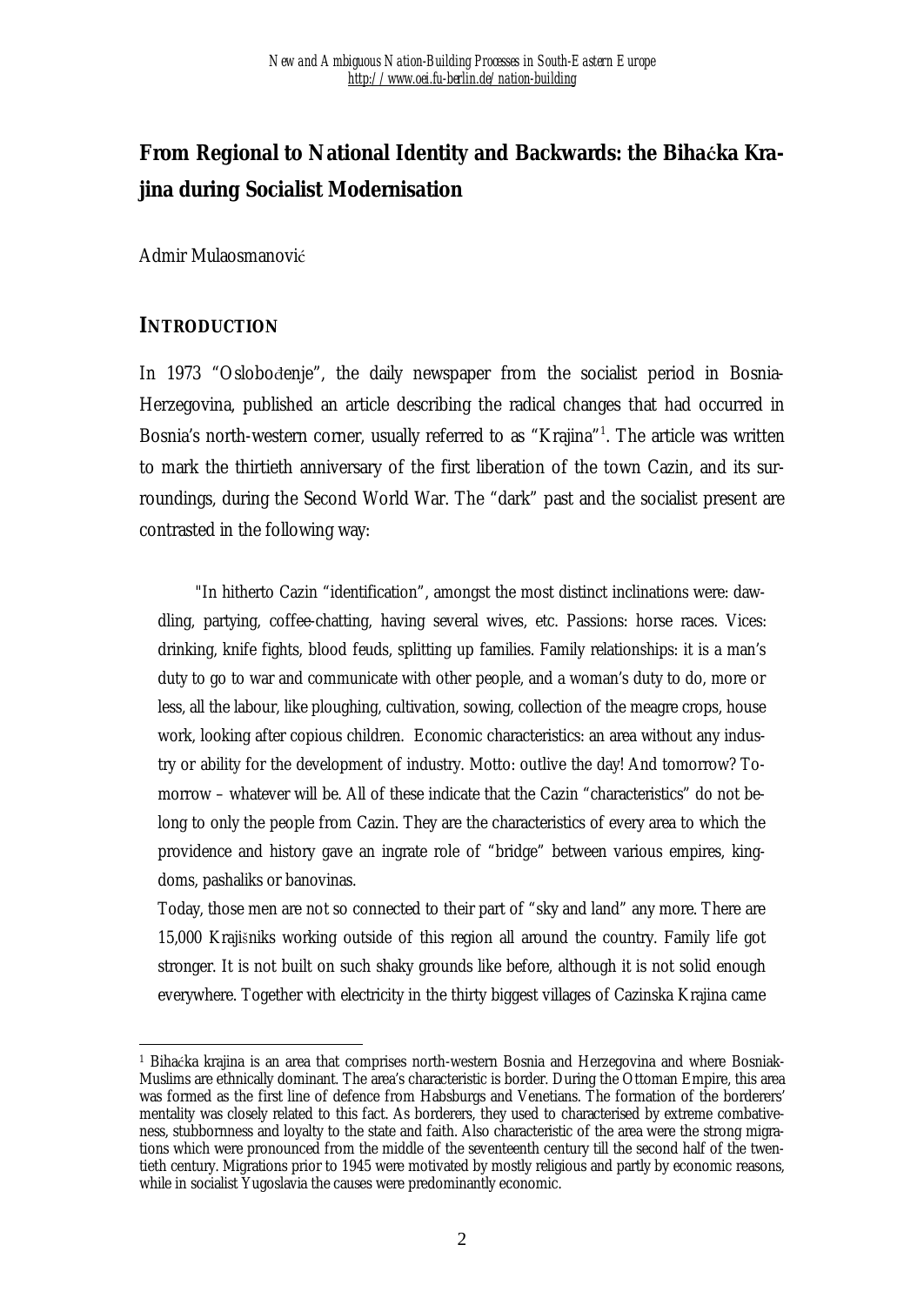TV sets, radio, electric machines, and modern furniture. Where there is no electricity there are radios operated by cell-batteries. Ten times more students go to elementary school. Medical institutions are better. The most significant changes can be seen in the sphere of "economic particularities". One or two years ago it would have been possible to say that this was a region with no industry. Now it can be written that there are ten significant industrial objects in existence: factories and mines. Multiple growths were experienced in industrial production and the number of workers. The GDP quadrupled. Management became domestic. Thus, borderers became politicians, engineers, technicians, professors, officers, and constructors etc."<sup>2</sup>

A number of things may be concluded from this article written in 1973. The piece emphasized the social changes that had occurred as a result of the area's economic growth, coupled with an intense and vigorous progress. The author attempts to take us through the dark corridors of history, which are even darker in Krajina, and yet narrower. He describes a typical borderer, giving him negative characteristics: lazy and violent drunk with several wives and responsible for the break-ups of families. Keith Richards a la balkanique! With the advent of industrialisation he evolved from being lazy to hardworking, loyal and manly. His unrestrained behaviour began to peter out as he experienced the advantages of the civic life-style. The broader socialist perceptions have tended to hold on to his earlier "essence" but have also admitted that finally, he did manage to transform. He went to bed as a borderer and woke up as a great enthusiast of Yugoslavia's socialist workers' self-management project.

This newspaper's article, saturated with ideological digression, in fact tells us more about the time when the account was written than about the people it was referring to. Moreover, the author's speculation about the changes experienced by Krajina peoples and society until the middle of the sixties of the twentieth century, along with the statement that these changes had really occurred, is more than questionable. After all, industrialisation in Bihaćka Krajina had been debilitated by World War Two and the authorities neglected this area because of the uprising that took place here in  $1950$ .<sup>3</sup> This article should be treated with great scepticism at the time when it was published in "Oslobodjenje" (1973). Indeed, Bihaćka Krajina experienced rapid economic expansion at the beginning of the seventies and this development altered previous lifestyles and enabled the social expansion of this area.

 $\overline{a}$ <sup>2</sup> Sovilj, S. 1973, *'Zastarjela lična karta'*, *Oslobodjenje*, 02.09.1973. p. 7.

<sup>3</sup> Kržišnik-Bukić, V. 1989, *Cazinska buna 1950*, Svjetlost, Sarajevo, 10.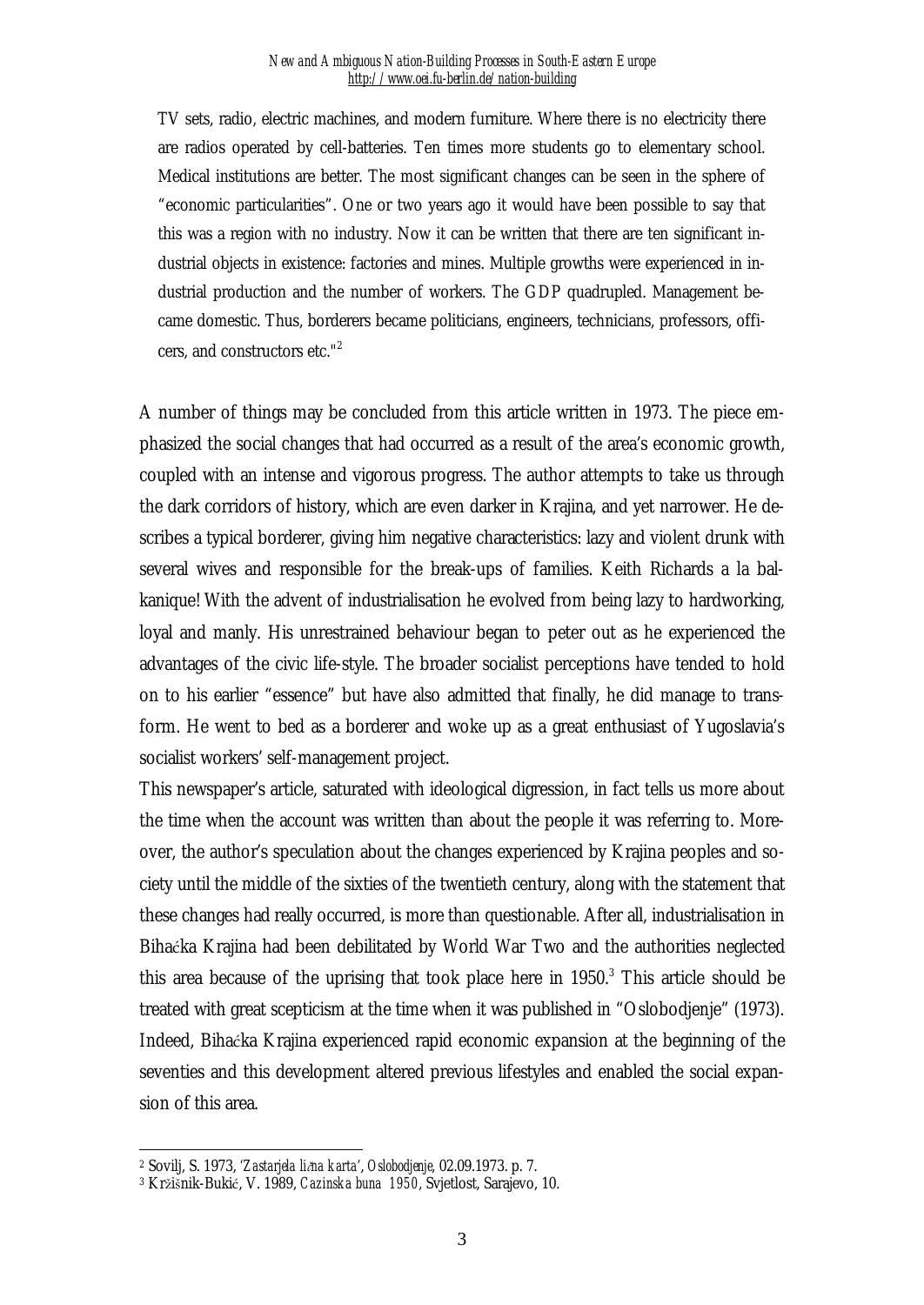The story about "change", especially when it refers to people from the borderlands, often involves the attention of authorities. The beginning of socialist rule brought forth the expectation that much should be changed, and this view was pronounced on all levels of the socio-political structures. Change was expected to be triggered by economic progress. The economic progress of Bihaćka Krajina was very dependent on the economic policies carried out by the Bosnian-Herzegovinian authorities. Similarly to the other "underdeveloped" regions of Yugoslavia, the development policies in the Krajina were closely linked to building huge factories with large labour capacities. Their strategic location in the Krajina region was deliberately planned.

From the perspectives of the socialist authorities, such a policy of development was able to show very soon significant positive results. Already at the beginning of the seventies, Husein Dupanović, a highly positioned regional politician, stated, for instance, that "the psychology and mentality according to which this area (Bihaćka Krajina A.M.) should be governed by someone else" was already overcome.<sup>4</sup> Was there a view that the Krajina people could govern themselves and that their earlier mentality of Borderers was truly transformed? If yes, which factors transformed it and how did this process take place?

This paper deals with these questions of change and transformation and particularly focuses on the process of imposing a national identity on a society where regional sentiments are strong and which has hardly any connection with "the center" (in this case the capital of the republic, Sarajevo). As we will see, infrastructure and also migrations played a crucial role in this process, very much along the lines of B. Anderson's arguments about establishing "national belonging" in broader parts of a society (Anderson 1991).

### **Integrations**

At the beginning of the seventies of the twentieth century, Bihaćka Krajina was imbued by processes that brought the inhabitants of this area into new socialist realities existing in the other parts of the Yugoslav federation. By building the famous "AVNOJ Road" (from Jajce to Bihać), this area became connected with the rest of Bosnia and Herzegovina and thus, for the first time, integrated by means of a more modern road system. In addition to this "internal traffic integration" also took place. At this time important regional roads were built like that one from Bihać to Cazin and Velika Kladuša or the road

 $\overline{a}$ <sup>4</sup> Oslobodjenje, 19 Novemebr 1972.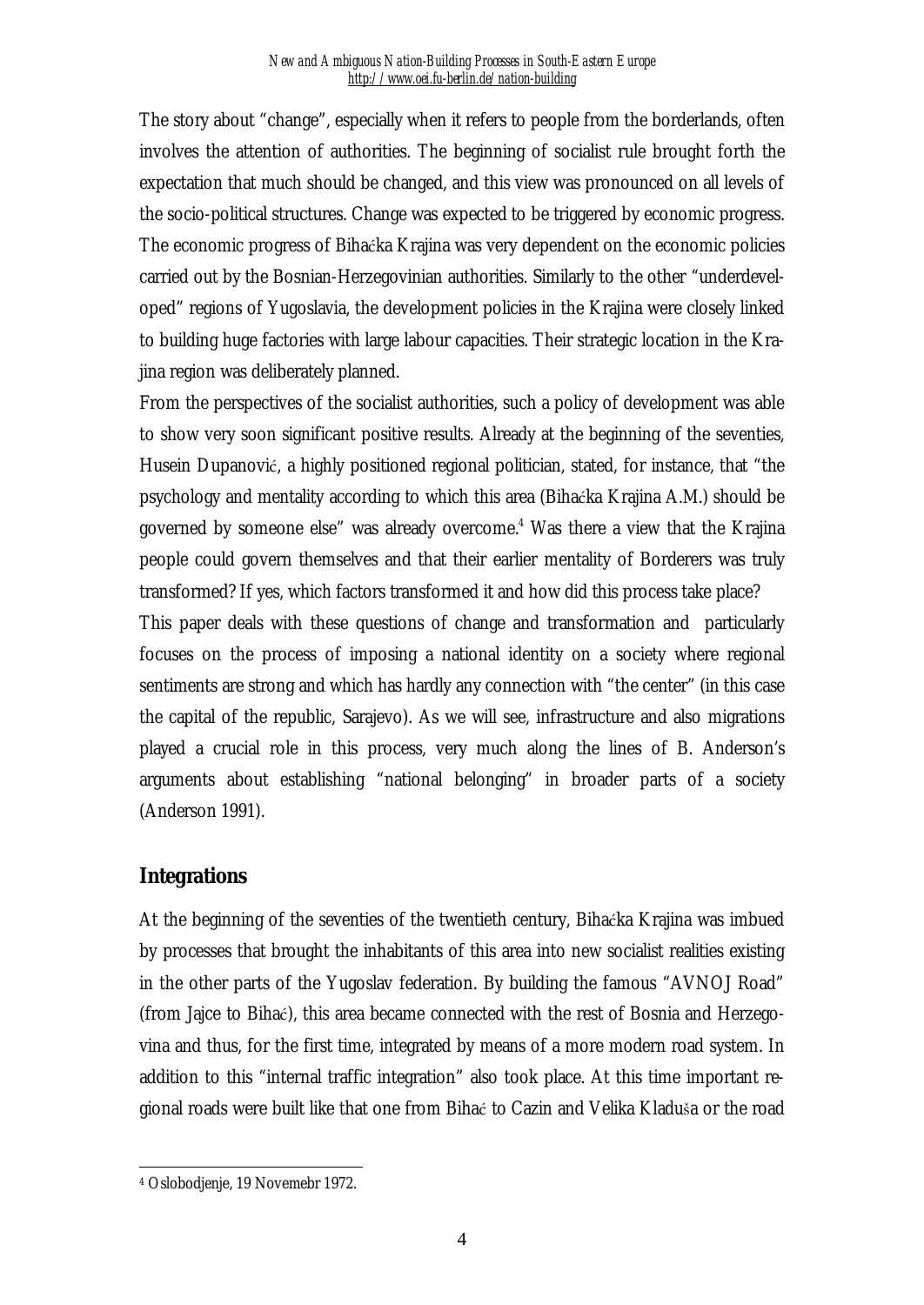from Bihać to Bosanska Krupa and Bosanski Novi.<sup>5</sup> As a result, the pronounced Krajina localisms began to be questioned, although differences and hostilities among certain towns and places remained<sup>6</sup>.

The previous situation of media isolation was "broken" by the installation of new and stronger transmitters of Radio–Television (RTV) Sarajevo, as well as by the opening of an informative and business centre (IPC) of "Oslobođenje" in Bihać. This media connection with the republic was intensified over time. The official strategy of the Bosnian authorities to strengthen the republic of Bosnia and Herzegovina and its position within the Socialistic Federal Republic Yugoslavia (SFRJ) was clearly present in Krajina too. After a certain period of time, those who owned TV sets in Krajina were able to watch RTV Sarajevo instead of Zagreb television. These processes could be viewed as a part of the process of building Bosnia and Herzegovina as a republic inside the Yugoslav federation, but also as a part of Muslim nation building as well.

The burning problem of the lack of higher education institutions however remained. It was stressed that the nearest university centre was 200 kilometres away. Until the 1970s, without proper road connections, this was a huge distance to travel, which meant that very students ever received a further education. Most of those who decided to go to university would go outside Bosnia and Herzegovina. I was often told during my interviews in the region that people were going to Zagreb and Ljubljana mainly because Sarajevo was too far away. In general, the West was much closer for former borderers of Krajina. People from this region were turning their eyes much more towards Zagreb, Ljubljana, Graz and Trieste, and less so towards Sarajevo.

There was another important factor that turned people from Bihaćka Krajina more towards the West – that of emigration. A large number of workers in the mid sixties set off to work in Germany and Austria. At one point in time, there were two times more workers from Bosanska Krupa, Cazin and Velika Kladuša municipalities abroad than there were in their home working organizations.<sup>7</sup> The people from this region abroad formed tight groups with significant influence. Even official policy people placed great hopes in the influence of the émigrés from Krajina. For instance, the socialist authorities included them into the economic development programs for the Bihaćka Krajina and the whole of Bosnia and Herzegovina. By paying closer attention, it becomes evident that the position of the people from Bihaćka Krajina abroad was very difficult. Even those men who went

<sup>5</sup> Oslobodjenje, 7 January 1971.

<sup>&</sup>lt;sup>6</sup> And again were bloodily deepened during the war of the 1990s.

<sup>7</sup> Oslobodjenje, 11November 1971.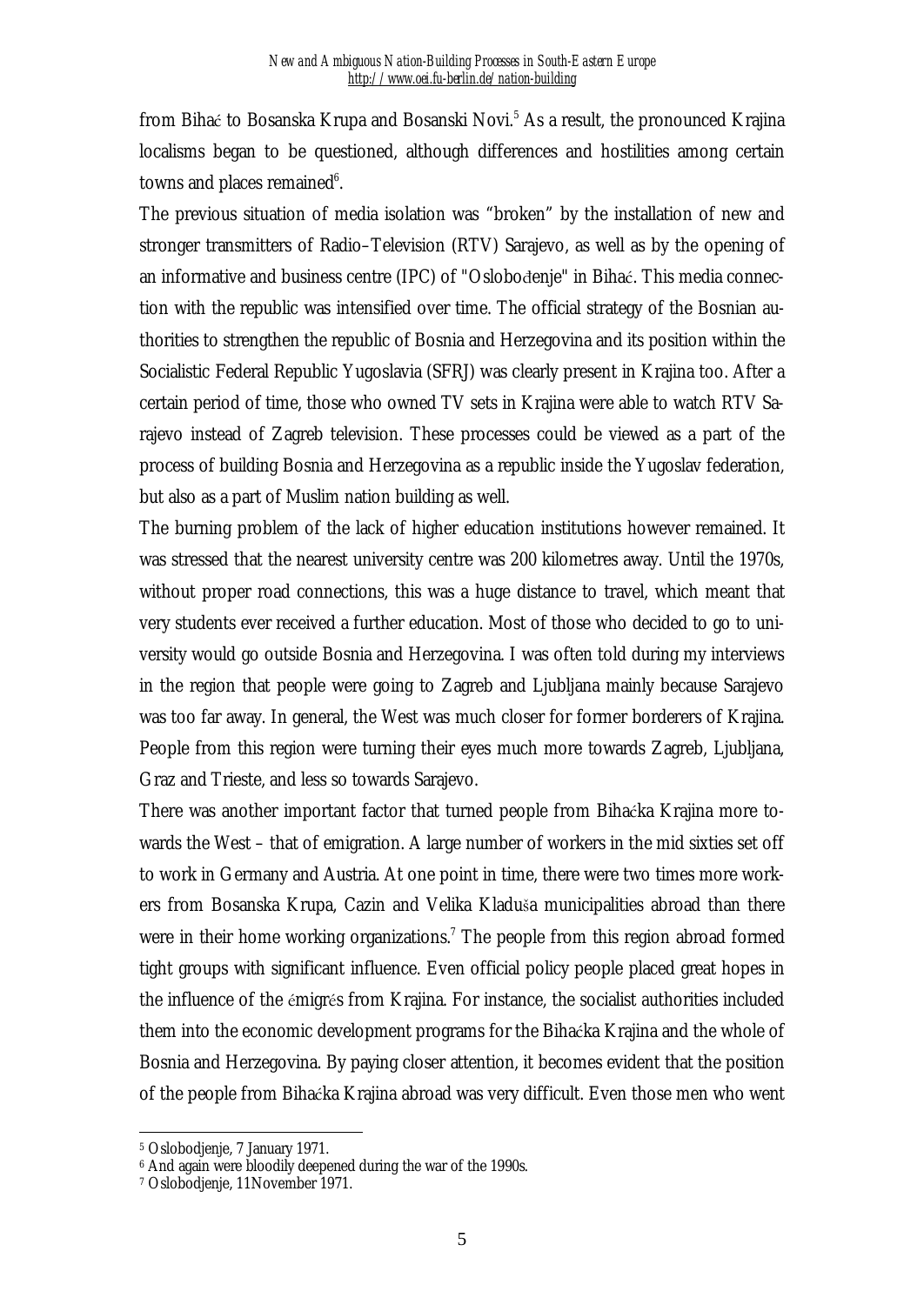to work to Slovenia, lived very frugally.<sup>8</sup> Without their families, in improvised houses in the suburbs, they were working hard to earn enough to support their families in Bosnia and themselves in Slovenia. Very few were able to achieve anything more than this, although the state considered most of them to be successful in economic terms and expected support from them. When it became apparent that this was a misconception, an important politician from Bosnia and Herzegovina stated that the "programme of our people's going abroad to work was not understood correctly, neither was it implemented correctly."

Despite this "misconception", however, Krajina *gastarbeiters* played an important role in this society's transformation. Many attitudes and practices which were accepted by a large number of people in Krajina were introduced precisely by the Krajina émigrés who also had significant effects in changing psycho-social behaviour. People changed their perceptions to a certain extent and also their system of values, and thus became "Bosnian westerners", which was not only a geographical change. They compensated the model of superiority and the agony they had experienced as a cheap working force in western European countries, by imitating the West in their district. What they could not be in the West, they attempted to be in their own towns or villages. This, for instance, is clearly visible in the architecture, whereby the small Krajina houses, which often resembled an object of fortification, began to be replaced by new houses in "Alpine" style.<sup>9</sup>

In addition to the migration from Krajina abroad, there was intensive migration from other parts of Yugoslavia towards Krajina. Namely, experts, who were chronically lacking in Krajina due to the afore-mentioned reasons of lack of a higher education. They were needed in this area as important segments in the process of modernization and industrialisation of this area.

Other than economic experts, a large number of military personnel settled in Krajina, especially in Bihać too. This group of people was mostly attached to the military airfield Željava and the Yugoslav Peoples Army (JNA) barracks that were situated in this area. Their arrival provoked a confrontation of local population with the social norms and practices brought by the military personnel stationed in the area. "Partisan identity"<sup>10</sup> formed during the Second World War, which was originally accepted by only a fraction of the population was now spreading across the whole population. Slogans like "Broth-

<sup>8</sup> See for instance the interview with Alija Alešević, who went as a student to work in Slovenia. Interview published in Velika Kladuša, 09.11.2006. From the author's archive.

<sup>9</sup> Uzelac, M. 2005, *Ono malo istine*, Bosanska pošta, London-Sarajevo, p.66.

<sup>10</sup> Uzelac, M. 2005, p. 24.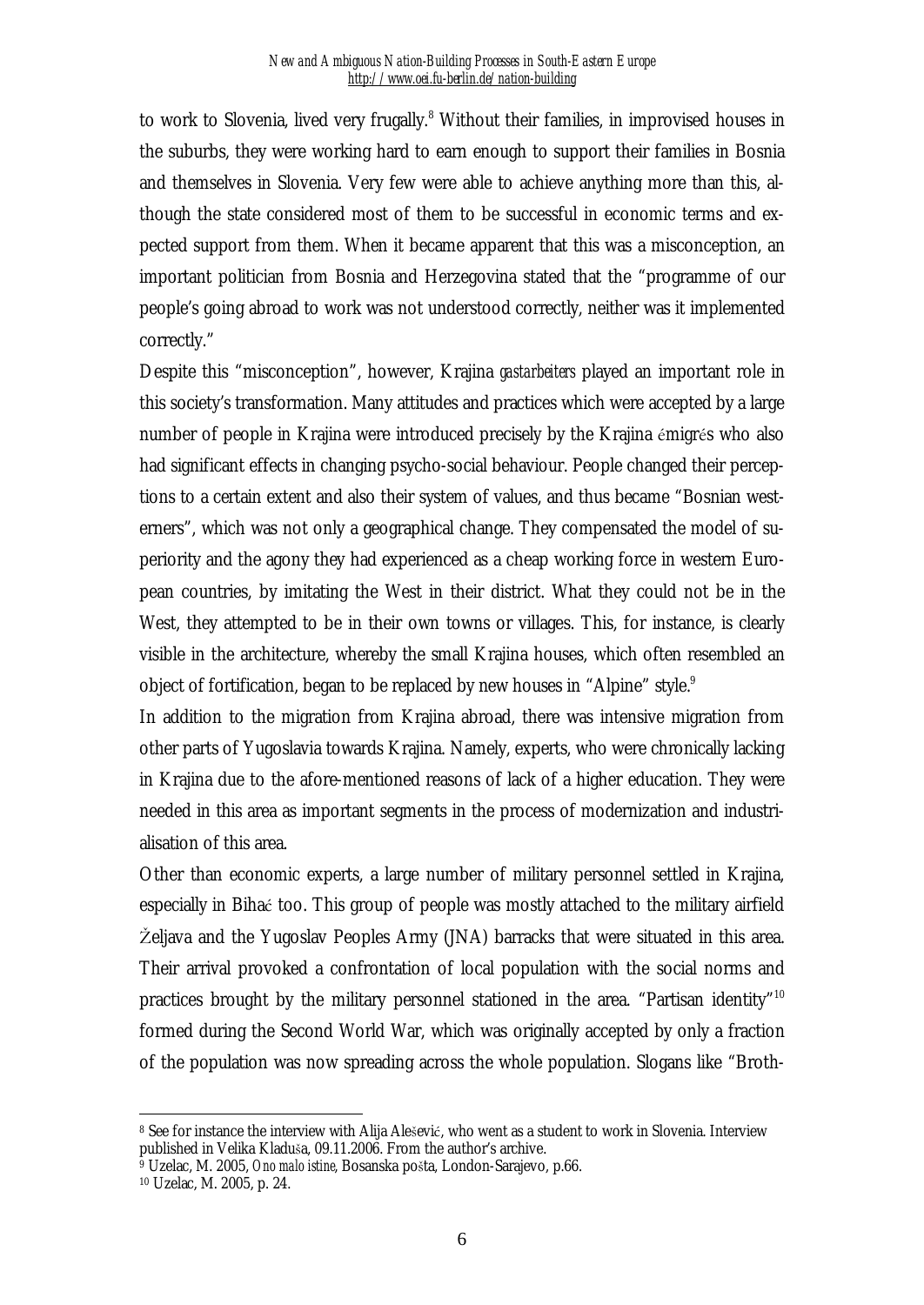erhood and Unity" and "Worker's self-management" became omnipresent in everyday life. The discourse on the so-called "People's Liberation War" became widespread in Krajina affecting social life in the area heavily. Given that for the Yugoslav Communist Party, resp. later League of Communists, The People's Liberation War was the key moment that everything prior to that was dismissed as irrelevant and regressive.

The contacts the people from Krajina with those who had left the area and later returned but brought new experiences, and those who arrived in the area as professionals or military personnel, reconfigured this region which was considered to be shaped by centuries of Ottoman rule. Their "backwardness" and "poverty" was soon to be erased by socialist progress and their future seemed to open up to new horizons.

At the beginning of the seventies all these processes had a strong influence on the people living in the towns and villages of Krajina. Although economic progress was anticipated to bring a better future for former borderers - the people once "destined for agony"<sup>11</sup> – for socialist ideologists it was still hard to distinguish them "ideologically" from their military past. According to some of the main socialist ideologists, in the past the Krajina people were not able to think about anything else but survival in the face of the constant state of war. The military past, which was associated with the defence of the border (of the Ottoman Empire) and closely linked to the borderer's attachment to the – in socialist thinking – "foreign Ottoman occupier" was not a desirable "heritage". Therefore they set off to producing a new iconography for the region: Bihaćka republika<sup>12</sup> as the territory, and Hamdija Pozdera $c^{13}$  as its main character. This way, the tradition of regional identity was not compromised Although different ideological convictions were established, the Krajina society functioned in the very same way as it had functioned before.

 $\overline{a}$ <sup>11</sup> Dzafic, R. 1997, *Antologija krajiške proze*, NIP Unsko-sanske novine, Bihać, p. 6.

<sup>12</sup> In 1965, a scientific congress was held in Bihać, and articles and address-papers were published in two volumes under the title "Bihaćka republika". The editor was Branko Bokan. Bihaćka republika was free territory controlled by KPJ and partisan movement, both of which were created in wider areas of Krajina during the Second World War

<sup>13</sup> Hamdija Pozderac (1924-1988) was considered one of the most influential and powerful politicians in Bosnia and Herzegovina during the communist era. He held various high positions in the government of Bosnia and Herzegovina and Yugoslavia in the 1970s and 80s and exerted considerable influence on the politics of the communist party. His perhaps most important position was as the president of the Federal Constitutional Commission of Yugoslavia which he held for nearly 20 years. His political ascendance began with economic revitalization of the Krajina region. Pozderac provided the political backing to Agrokomerc at the time a small local food manufacturer which would later become one of the largest food manufacturing corporations in former Yugoslavia. Agrokomerc proved to be the key to the economic prosperity of the Krajina-region.

In regional weekly newspaper "Krajina", there were frequently feuilletons about Hamdija Pozderac, like those in 1979 and 1983. In addition to that, articles that positioned Hamdija Pozderac as an unquestionable authority were frequently published in many other publications as well.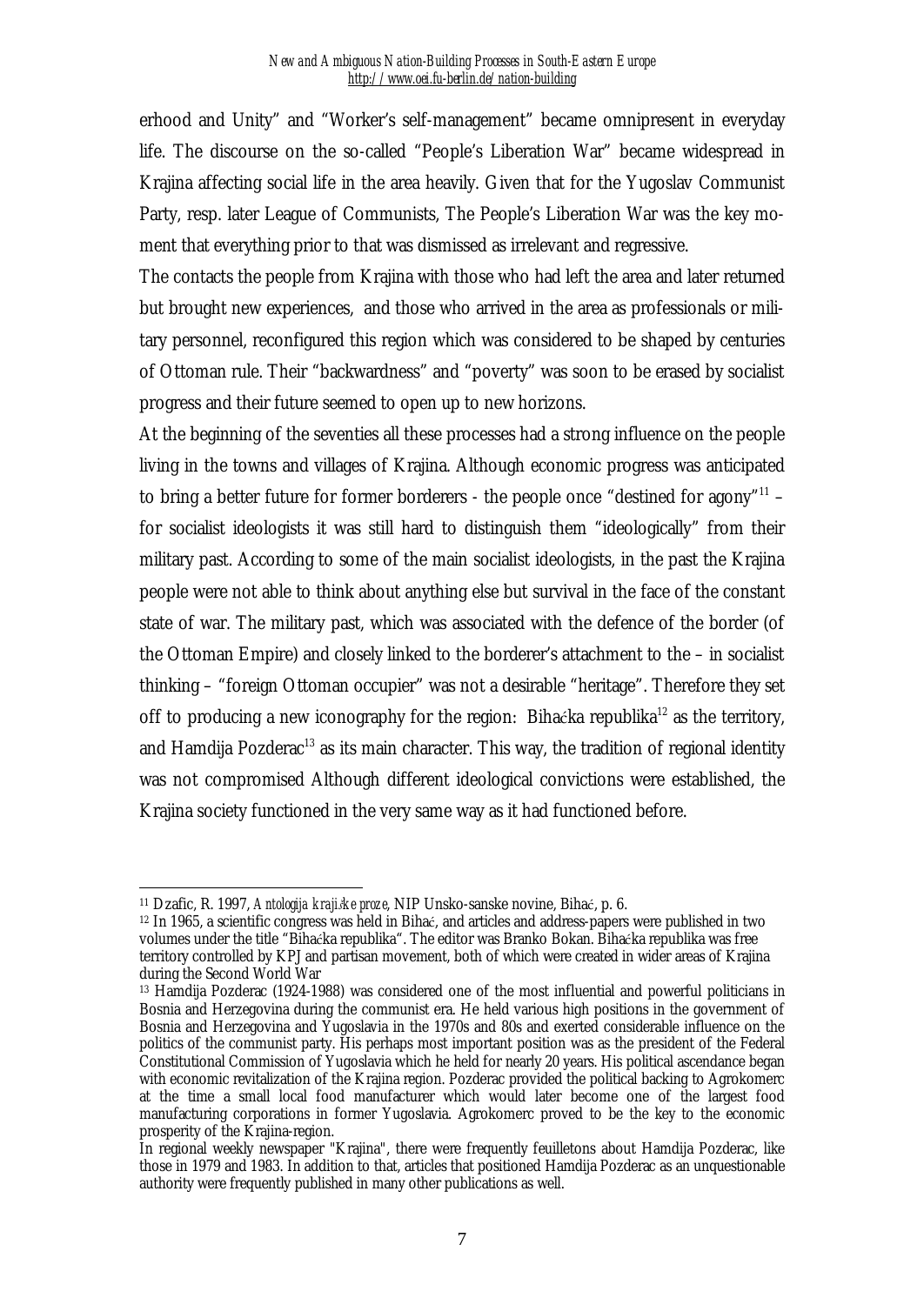The process of building and developing of the Yugoslav identity<sup>14</sup> in Bihaćka krajina was not an unusual process. Other areas of Yugoslavia were also subjected to similar transformations. This was most drastically demonstrated in the 1981 census when the number of those who declared themselves Yugoslavs increased considerably. An important factor that contributed to this was the death of J. B. Tito. Moreover, Yugoslavism was particularly emphasized and exercised among the population of Bosnia and Herzegovina.<sup>15</sup>

### **Revisiting One's Own Regional Identity**

The return to the regional identity of this area intensified in particular during the socalled "Agrokomerc Affair". This affair was analyzed in-depth in a book with the title "Velika Kladuša throughout Centuries" and was published by Aleksandar Ravlić in 1987. This book glorifies the history of the Krajina area and tried to prove that this area was no longer marginalized. On the contrary, there were things in Krajina to be proud of. This book claims that the people from Krajina, especially those from Kladuša and Cazin, wanted to confirm that they were equal and identical with the rest, and that they could write down their "glorious past" the same way it was done by the others. In the region meanwhile, an important event announced the forthcoming dissolution of Yugoslavia: the socalled Agrokomerc affair in 1987. This affair had severe economic, financial and political connotations. Most of all in the Krajina area itself it played a strong role in deepening the distinctions between "us" and "them".

Agrokomerc was one of the leading agricultural enterprises in SFRY and was established in the Krajina area. Most of its capacities were placed in the Velika Kladuša and Cazin municipalities. As such, it was the symbol of the progress of this area and it represented more than a plain agricultural entity. Throughout the rise of Agrokomerc, many people experienced it to be the "development" of Bihaćka Krajina. Agrokomerc was seen as a crucial factor for "enlightenment" of Krajina by the Party and many other officials. When big structure was opened in Velika Kladuša in 1971, it was received as a possibility that would educate and modernize people.<sup>16</sup> People's identification with Agrokomerc was immense. Vice versa every slogan of Agrokomerc was created in the name of "people's

 $\overline{a}$ <sup>14</sup> Supranational identity does not imply imposition of Yugoslavianism and repression of Serbianism, Croatism, Muslimism, etc. Even though many declared themselves as Yugoslavian, that identity was equal to other identities and was not supreme. However, Yugoslavianism as a product of the Second World War and post-war development was above the other identities and in some way represented a higher level of consciousness. It is this psychological level where it should be considered as supranational identity.

<sup>15</sup> Kržišnik-Bukić, V. 1997, *Bosanski identitet(između prošlosti i budućnosti)*, Bosanska knjiga, Sarajevo: 44.

<sup>16</sup> Oslobođenje, 20 February 1971.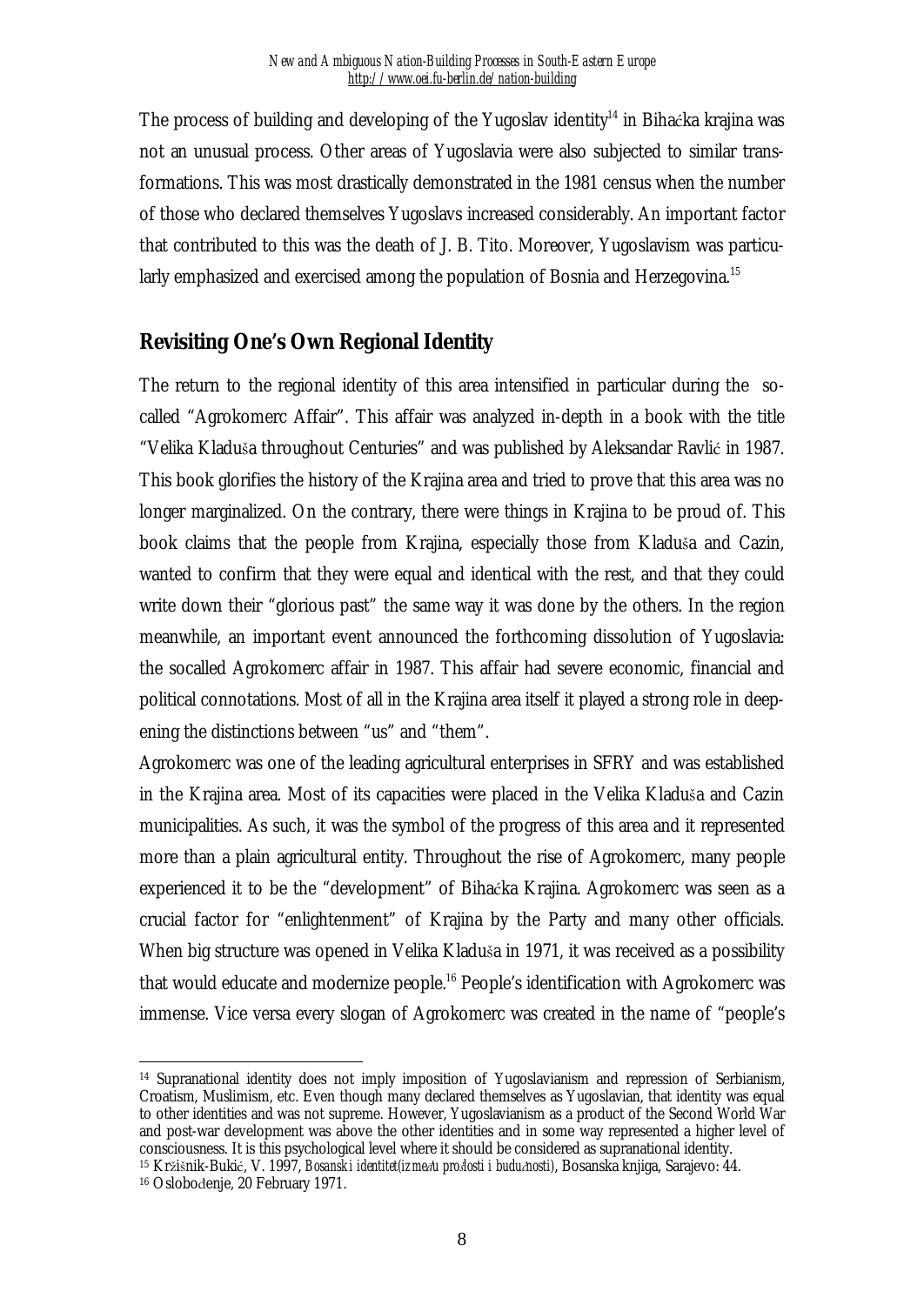needs and for people's good." Just how strong that identification could later be seen during the war in Bosnia and Herzegovina (1992-1995), when in 1993/94 Bihaćka krajina was proclaimed to the Autonomous province of Western Bosnia. Its autonomy spread exactly on that territory which had Agrokomerc's objects and factories.

The affair that broke out in 1987 was due to the fact that Agrokomerc was issuing bonds without sufficient funds. It could be argued that the actual objective behind this affair was to overthrow the Bosnian leadership with Hamdija Pozderac, who was a borderer from Cazin. Having realized that this political and economic earthquake due to financial malversations with deep political background in Krajina is inevitable, Hamdija Pozderac, one of the most prominent politicians in Yugoslavia at that time, loudly exclaimed that he would defend Krajina.<sup>17</sup> The controversial Fikret Abdić, Agrokomerc's director since the 1970s, even began to ask if the people would know "that borderers have weapons"!<sup>18</sup> An important role in this borderers' return to "themselves" was played by the nationalist awakening of Serbs and Croats. The process of belonging and identification with the Muslim nation, as opposed to the Yugoslav, was growing stronger and stronger. The Agrokomerc affair was seen as an attack on Muslims.<sup>19</sup> After a while, borderers felt that they were the only ones who suffered such a blow. It seemed as if they needed help and nobody was offering it. If we take a look at the essence of the matter, a similar outlook of the victimization of this region carries resemblance: from the  $17<sup>th</sup>$  all the way till the end of the twentieth century, the people in the Krajina region seemingly had been "fighting against external forces" and "defending themselves against domination". A large number of the Krajina population presently views the period when others were helping them as a period of deception. Opening towards the others had been questioned and decreased, and the people from the border area were again looking at others and their assistance with certain reserve.

### **Conclusion**

The complicated issue of Bosniak nation building can apparently seem even more complicated if we try to analyse certain very pronounced regionalisms. Set in the process of Yugoslav identification, especially in Bosnia and among Bosniaks, regionalism can be seen as a Gordian knot, although this matter is not unique to Bosnia and Herzegovina.

<sup>17</sup> Uzelac, M. 2005: 151.

<sup>18</sup> Ibid: 280.

<sup>&</sup>lt;sup>19</sup> This attitude was not far from true, but I do not want to detail the essence of the issue since it would take too much space.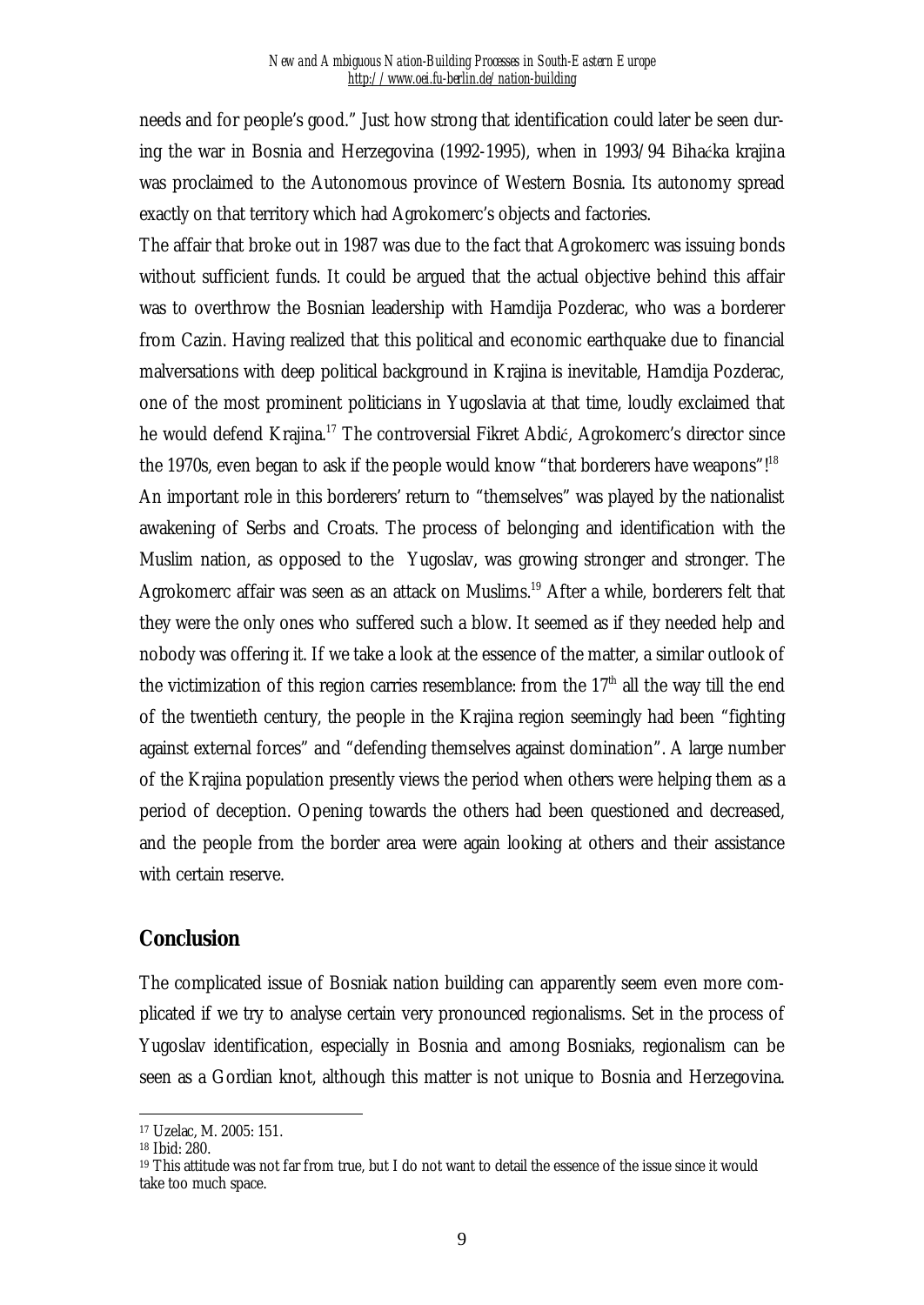Regional identity can be a highly-pronounced and widely-demonstrated way of selfascription. This can be especially true for societies that experienced difficulties over longer time spans and different historical periods.<sup>20</sup> Historical perceptions and traditions are, in such societies, of importance for the formation of mentality and people's identification with the group. In the case of the Krajina, this process was particularly pronounced during the period of "socialist modernisation" that began in the early 1970s. Participation in the nation-building processes of Krajina was very closely connected with Yugoslavism, although at the same time it was connected with the developing concepts of a Muslim nation in Bosnia-Herzegovina.<sup>21</sup> In order to be as close as possible to an imaginary Yugoslavian mass and in order to fit in it, the Krajina "borderers" had to "give up" their old traditions, systems of values and ideals, since socialist modernism demanded such a "sacrifice." A relationship between these processes and the processes of large numbers of working people going to the West carried huge significance for social interaction within the region. Apart from accepting western habits, the Krajina émigrés based their socialisation abroad on the Yugoslavian identification - often through the existence of home-clubs.

The disruption of the process of turning Krajina people into Yugoslavs, above all was caused by the Agrokomerc affair. To some degree it "returned" the population of this area to the position they held fifty years ago. Poverty and misery were once again an integral part of their everyday life. Resistance towards the centre grew again stronger and local heroes were becoming more important. To be a borderer became again to be seen as an ill fortune, but a great honour too. Pride again began to play a role in defining the character of these people. Going back to their roots of being "borderers" again entailed to proudly defy all the adversities. As a Krajina epic says:

> *Come on, I am well and I hope for better, I did not dine, I will not sup...*

<sup>20</sup> Smith, D. A. 1998, *Nacionalni identitet*, XX vek, Beograd, p. 40.

<sup>&</sup>lt;sup>21</sup> Perception that they are part of the "Muslim body" in Bosnia-Herzegovina is no doubt as well strongly established in borderers self-perceptions. Moreover, activism in the field of Bosniak nation building is very immanent, among both intellectuals and among common people.